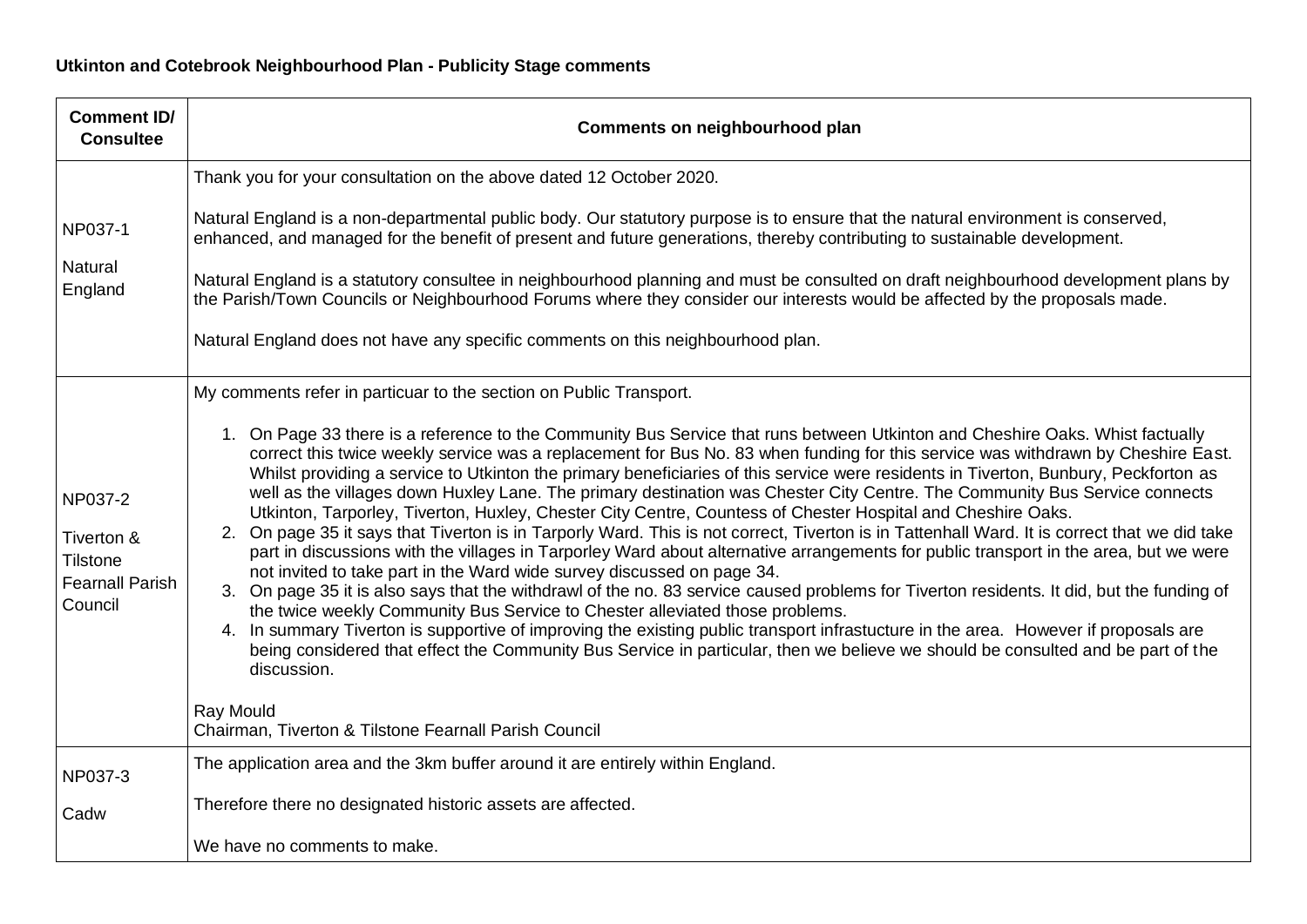| <b>Comment ID/</b><br><b>Consultee</b>                                 | Comments on neighbourhood plan                                                                                                                                                                                                                                                                                                                   |
|------------------------------------------------------------------------|--------------------------------------------------------------------------------------------------------------------------------------------------------------------------------------------------------------------------------------------------------------------------------------------------------------------------------------------------|
| NP037-4<br>Office for<br><b>Nuclear</b><br>Regulation                  | Thank you for the below email dated 12 <sup>th</sup> October 2020.                                                                                                                                                                                                                                                                               |
|                                                                        | Please note that ONR's land use planning processes published at http://www.onr.org.uk/land-use-planning.htm may apply to some of the<br>developments within the Utkinton and Cotebrook Neighbourhood Development Plan. In order for ONR to have no objections to such<br>developments we will require:                                           |
|                                                                        | confirmation from relevant Council emergency planners that developments can be accommodated within any emergency plan<br>$\bullet$<br>required under the Radiation (Emergency Preparedness and Public Information) Regulations 2019; and<br>that the developments do not pose an external hazard to the site.<br>$\bullet$                       |
|                                                                        | Also please see the attached email which includes details of a letter sent to all local authority planning departments regarding forthcoming<br>changes ONR is to make to our consultation zones.                                                                                                                                                |
| NP037-5<br>Cheshire rine<br>Subsidence<br>Compensation<br><b>Board</b> | Having reviewed the documents, there are no sections which are relevant to ground instability due to brine and as such, we have no<br>comments to make.                                                                                                                                                                                          |
| NP037-6                                                                | Thank you for consulting The Coal Authority on the above.                                                                                                                                                                                                                                                                                        |
| The Coal<br>Authority                                                  | Having reviewed your document, I confirm that we have no specific comments to make on it.                                                                                                                                                                                                                                                        |
|                                                                        | Should you have any future enquiries please contact a member of Planning and Local Authority Liaison at The Coal Authority using the<br>contact details above.                                                                                                                                                                                   |
| NP037-7                                                                |                                                                                                                                                                                                                                                                                                                                                  |
| <b>Fisher German</b><br><b>LLP</b><br>(representing<br>Mr A Hassall)   | We have prepared a representation on behalf of a client in response to the ongoing Utkinton and Cotebrook Neighbourhood Plan Reg 16<br>consultation. The representation is attached and relates to the land at Quarrybank / John Street. If you have any questions, please do not<br>hesitate to get in touch. Look forward to hearing from you. |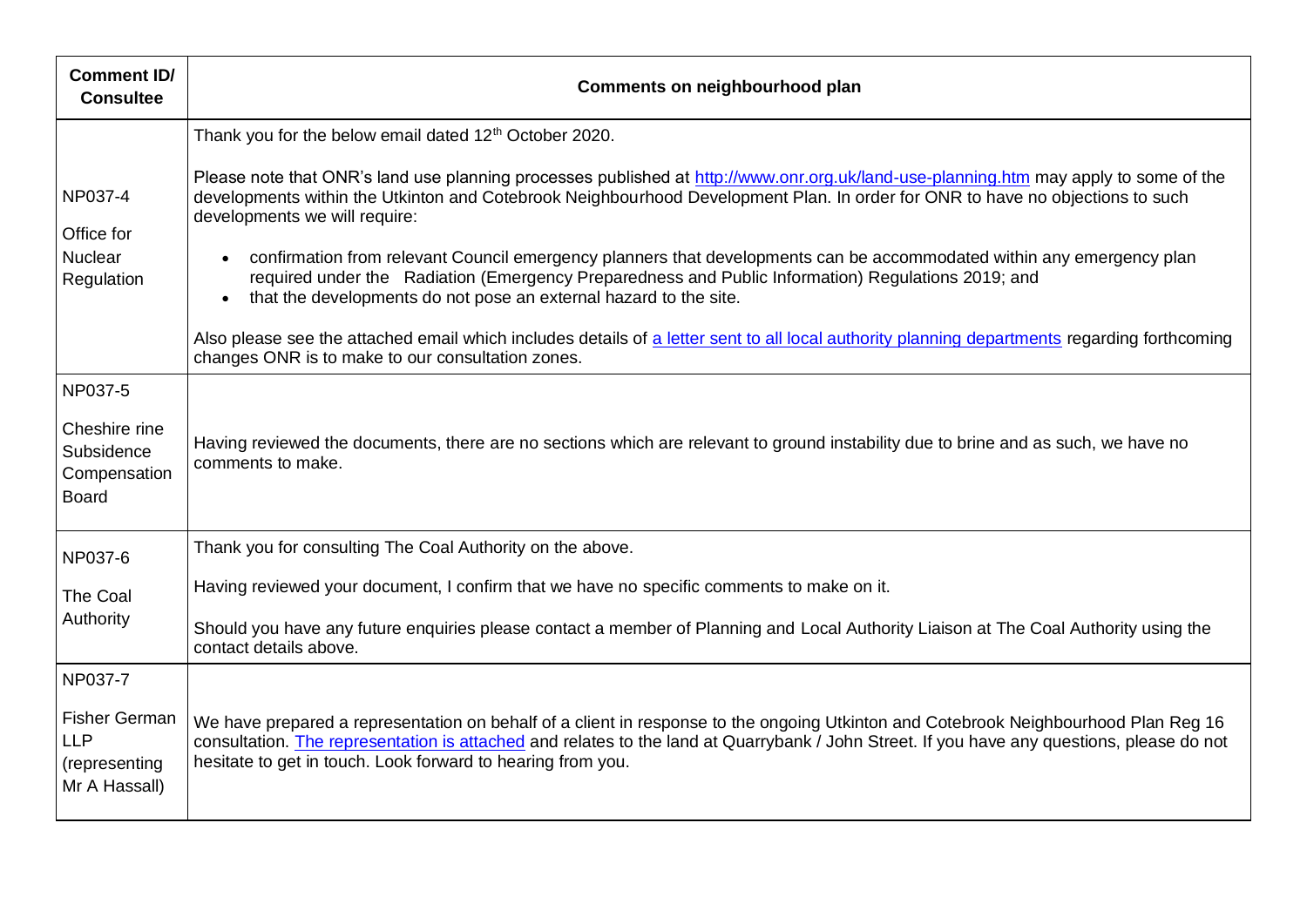| <b>Comment ID/</b><br><b>Consultee</b>                            | Comments on neighbourhood plan                                                                                                                                                                                                                                                                                                                                                                                                                                                                                                                                                                                                                                                                                                                                                                                                                                                                                                                                                                                                                                                         |
|-------------------------------------------------------------------|----------------------------------------------------------------------------------------------------------------------------------------------------------------------------------------------------------------------------------------------------------------------------------------------------------------------------------------------------------------------------------------------------------------------------------------------------------------------------------------------------------------------------------------------------------------------------------------------------------------------------------------------------------------------------------------------------------------------------------------------------------------------------------------------------------------------------------------------------------------------------------------------------------------------------------------------------------------------------------------------------------------------------------------------------------------------------------------|
| NP037-8<br>Avison Young<br>(representing<br><b>National Grid)</b> | National Grid has appointed Avison Young to review and respond to Neighbourhood Plan consultations on its behalf. We are instructed by<br>our client to submit the following representation with regard to the current consultation on the above document.                                                                                                                                                                                                                                                                                                                                                                                                                                                                                                                                                                                                                                                                                                                                                                                                                             |
|                                                                   | <b>About National Grid</b><br>National Grid Electricity Transmission plc (NGET) owns and maintains the electricity transmission system in England and Wales. The<br>energy is then distributed to the electricity distribution network operators across England, Wales and Scotland.<br>National Grid Gas plc (NGG) owns and operates the high-pressure gas transmission system across the UK. In the UK, gas leaves the<br>transmission system and enters the UK's four gas distribution networks where pressure is reduced for public use.<br>National Grid Ventures (NGV) is separate from National Grid's core regulated businesses. NGV develop, operate and invest in energy<br>projects, technologies, and partnerships to help accelerate the development of a clean energy future for consumers across the UK, Europe<br>and the United States.<br>Proposed development sites crossed or in close proximity to National Grid assets:<br>An assessment has been carried out with respect to National Grid's electricity and gas transmission assets which include high voltage |
|                                                                   | electricity assets and high-pressure gas pipelines.<br>National Grid has identified that it has no record of such assets within the Neighbourhood Plan area.<br>National Grid provides information in relation to its assets at the website below.<br>• www2.nationalgrid.com/uk/services/land-and-development/planning-authority/shape-files/                                                                                                                                                                                                                                                                                                                                                                                                                                                                                                                                                                                                                                                                                                                                         |
|                                                                   | Please also see attached information outlining guidance on development close to National Grid infrastructure.<br><b>Distribution Networks</b>                                                                                                                                                                                                                                                                                                                                                                                                                                                                                                                                                                                                                                                                                                                                                                                                                                                                                                                                          |
|                                                                   | Information regarding the electricity distribution network is available at the website below:<br>www.energynetworks.org.uk                                                                                                                                                                                                                                                                                                                                                                                                                                                                                                                                                                                                                                                                                                                                                                                                                                                                                                                                                             |
|                                                                   | Information regarding the gas distribution network is available by contacting:                                                                                                                                                                                                                                                                                                                                                                                                                                                                                                                                                                                                                                                                                                                                                                                                                                                                                                                                                                                                         |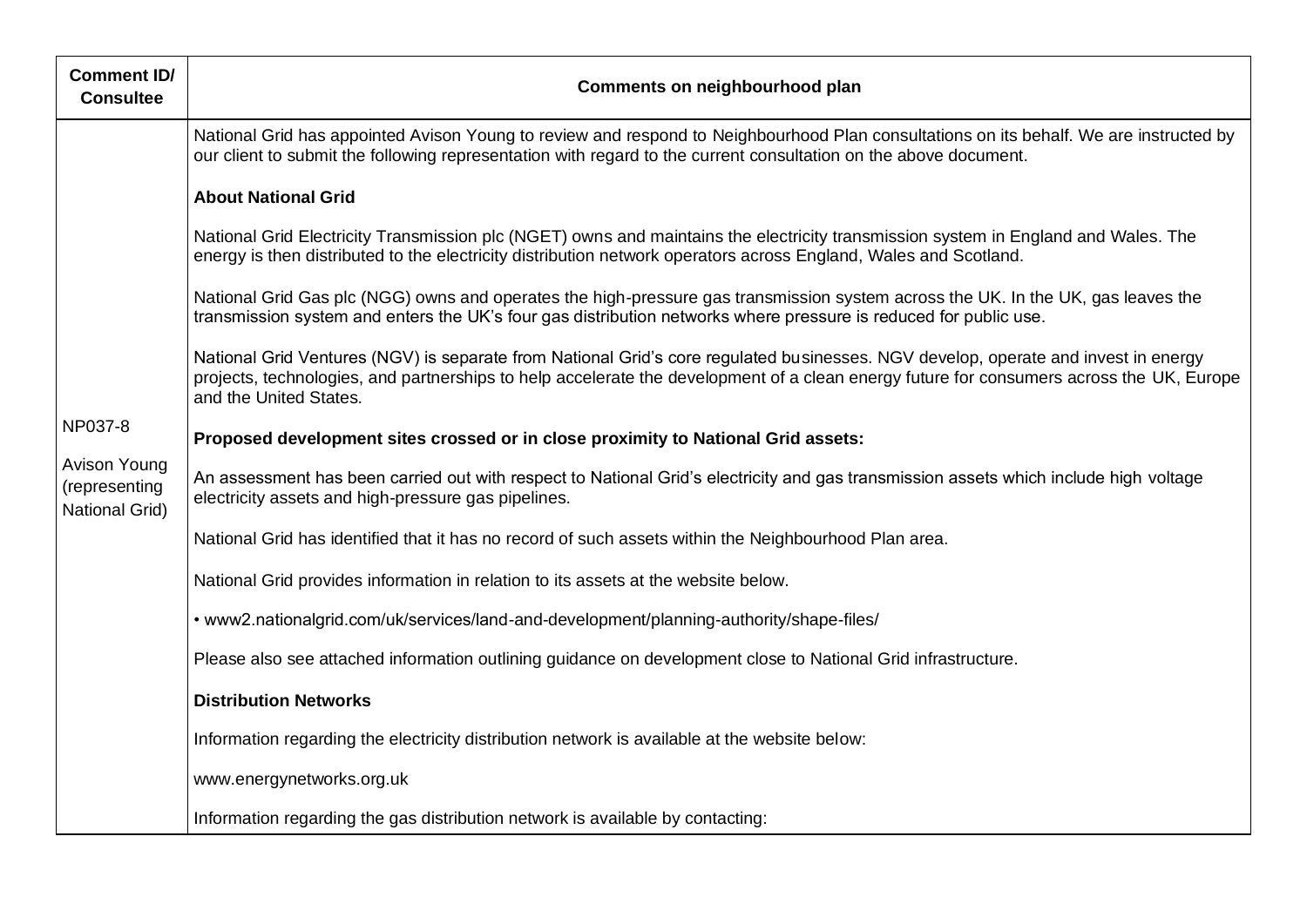| <b>Comment ID/</b><br><b>Consultee</b> | Comments on neighbourhood plan                                                                                                                                                                                                                                                                                                                                                                                                                                               |
|----------------------------------------|------------------------------------------------------------------------------------------------------------------------------------------------------------------------------------------------------------------------------------------------------------------------------------------------------------------------------------------------------------------------------------------------------------------------------------------------------------------------------|
|                                        | plantprotection@cadentgas.com                                                                                                                                                                                                                                                                                                                                                                                                                                                |
|                                        | <b>Further Advice</b>                                                                                                                                                                                                                                                                                                                                                                                                                                                        |
|                                        | Please remember to consult National Grid on any Neighbourhood Plan Documents or site-specific proposals that could affect our assets.<br>We would be grateful if you could add our details shown below to your consultation database, if not already included.                                                                                                                                                                                                               |
|                                        | If you require any further information in respect of this letter, then please contact us.                                                                                                                                                                                                                                                                                                                                                                                    |
|                                        | <b>Guidance on development near National Grid assets</b>                                                                                                                                                                                                                                                                                                                                                                                                                     |
|                                        | National Grid is able to provide advice and guidance to the Council concerning their networks and encourages high quality and well-<br>planned development in the vicinity of its assets.                                                                                                                                                                                                                                                                                    |
|                                        | <b>Electricity assets</b>                                                                                                                                                                                                                                                                                                                                                                                                                                                    |
|                                        | Developers of sites crossed or in close proximity to National Grid assets should be aware that it is National Grid policy to retain existing<br>overhead lines in-situ, though it recognises that there may be exceptional circumstances that would justify the request where, for example,<br>the proposal is of regional or national importance.                                                                                                                           |
|                                        | National Grid's 'Guidelines for Development near pylons and high voltage overhead power lines' promote the successful development of<br>sites crossed by existing overhead lines and the creation of well-designed places. The guidelines demonstrate that a creative design<br>approach can minimise the impact of overhead lines whilst promoting a quality environment. The guidelines can be downloaded here:<br>https://www.nationalgridet.com/document/130626/download |
|                                        | The statutory safety clearances between overhead lines, the ground, and built structures must not be infringed. Where changes are<br>proposed to ground levels beneath an existing line then it is important that changes in ground levels do not result in safety clearances<br>being infringed. National Grid can, on request, provide to developers detailed line profile drawings that detail the height of conductors,<br>above ordnance datum, at a specific site.     |
|                                        | National Grid's statutory safety clearances are detailed in their 'Guidelines when working near National Grid Electricity Transmission<br>assets', which can be downloaded here:www.nationalgridet.com/network-and-assets/working-near-our-assets                                                                                                                                                                                                                            |
|                                        | Gas assets                                                                                                                                                                                                                                                                                                                                                                                                                                                                   |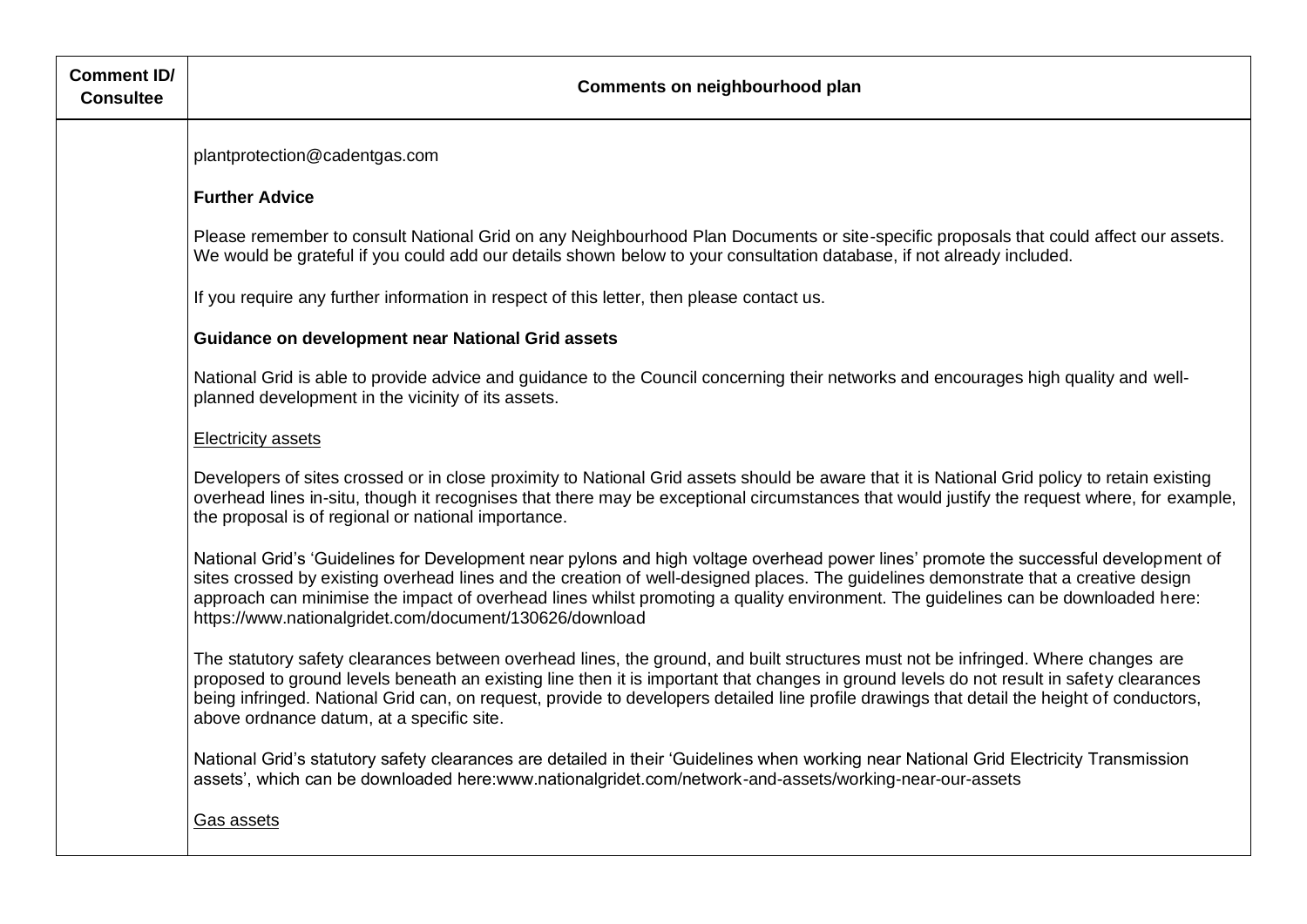| <b>Comment ID/</b><br><b>Consultee</b> | Comments on neighbourhood plan                                                                                                                                                                                                                                                                                                                                                                               |
|----------------------------------------|--------------------------------------------------------------------------------------------------------------------------------------------------------------------------------------------------------------------------------------------------------------------------------------------------------------------------------------------------------------------------------------------------------------|
|                                        | High-Pressure Gas Pipelines form an essential part of the national gas transmission system and National Grid's approach is always to<br>seek to leave their existing transmission pipelines in situ. Contact should be made with the Health and Safety Executive (HSE) in respect of<br>sites affected by High-Pressure Gas Pipelines.                                                                       |
|                                        | National Grid have land rights for each asset which prevents the erection of permanent/ temporary buildings, or structures, changes to<br>existing ground levels, storage of materials etc. Additionally, written permission will be required before any works commence within the<br>National Grid's 12.2m building proximity distance, and a deed of consent is required for any crossing of the easement. |
|                                        | National Grid's 'Guidelines when working near National Grid Gas assets' can be downloaded here: www.nationalgridgas.com/land-and-<br>assets/working-near-our-assets                                                                                                                                                                                                                                          |
|                                        | How to contact National Grid                                                                                                                                                                                                                                                                                                                                                                                 |
|                                        | If you require any further information in relation to the above and/or if you would like to check if National Grid's transmission networks may<br>be affected by a proposed development, please contact:                                                                                                                                                                                                     |
|                                        | • National Grid's Plant Protection team: plantprotection@nationalgrid.com                                                                                                                                                                                                                                                                                                                                    |
|                                        | <b>Cadent Plant Protection Team</b>                                                                                                                                                                                                                                                                                                                                                                          |
|                                        | Block 1                                                                                                                                                                                                                                                                                                                                                                                                      |
|                                        | <b>Brick Kiln Street</b>                                                                                                                                                                                                                                                                                                                                                                                     |
|                                        | Hinckley                                                                                                                                                                                                                                                                                                                                                                                                     |
|                                        | LE10 ONA                                                                                                                                                                                                                                                                                                                                                                                                     |
|                                        | 0800 688 588                                                                                                                                                                                                                                                                                                                                                                                                 |
|                                        | or visit the website: https://www.beforeyoudig.cadentgas.com/login.aspx                                                                                                                                                                                                                                                                                                                                      |
|                                        |                                                                                                                                                                                                                                                                                                                                                                                                              |
|                                        |                                                                                                                                                                                                                                                                                                                                                                                                              |
|                                        |                                                                                                                                                                                                                                                                                                                                                                                                              |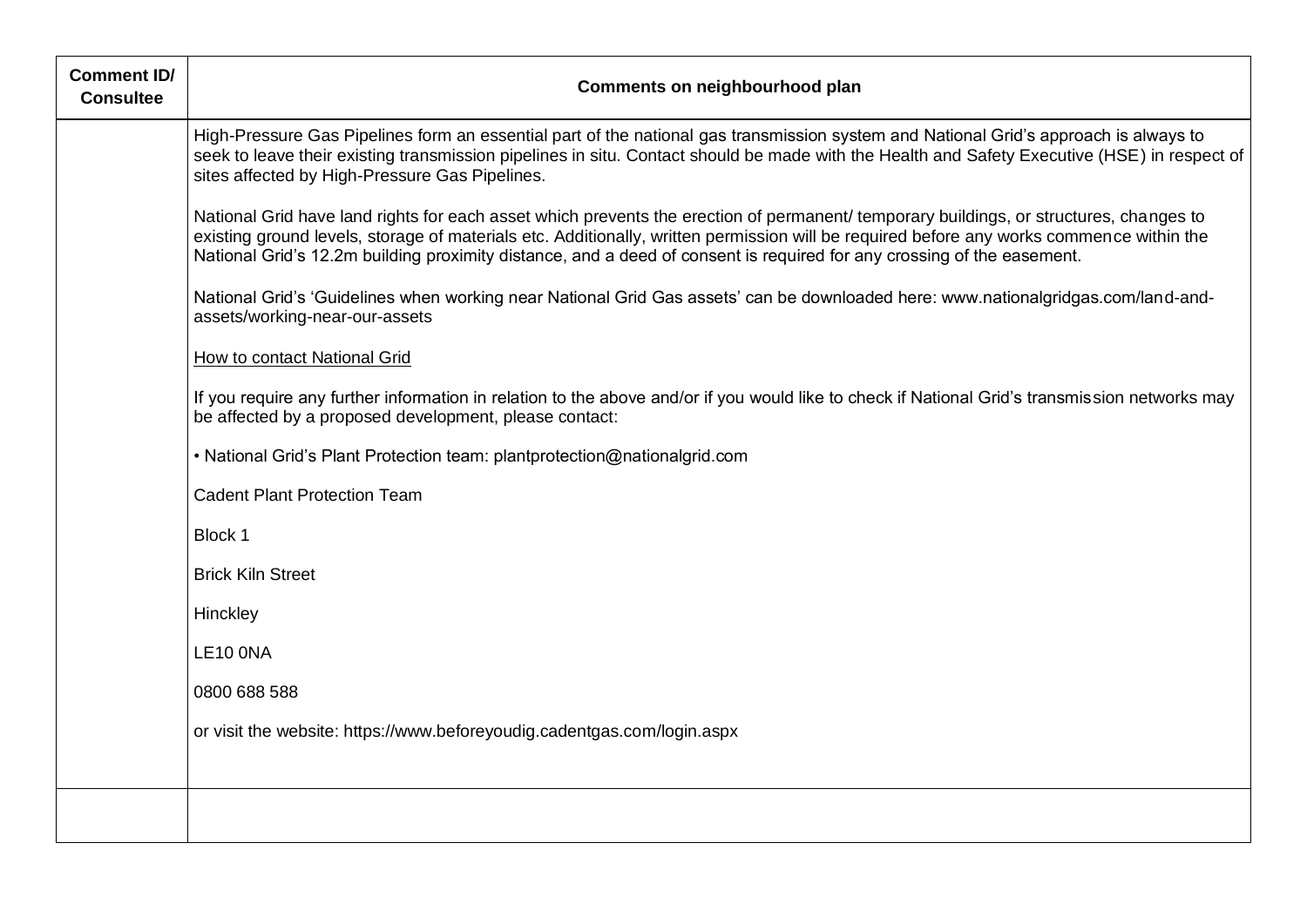| <b>Comment ID/</b><br><b>Consultee</b> | Comments on neighbourhood plan                                                                                                                                                                                                                                                                                                                                                                                                                                                                                                                                                                                                           |
|----------------------------------------|------------------------------------------------------------------------------------------------------------------------------------------------------------------------------------------------------------------------------------------------------------------------------------------------------------------------------------------------------------------------------------------------------------------------------------------------------------------------------------------------------------------------------------------------------------------------------------------------------------------------------------------|
| NP037-9                                | The villages of Utkinton and Cotebrook are located within The Mersey Forest. The Mersey Forest is a community forest established in 1991<br>with the vision to "get more from trees" to help make Merseyside and North Cheshire one of the best places in the country to live.                                                                                                                                                                                                                                                                                                                                                           |
| The Mersey<br>Forest                   | The Forest works with partners, communities and landowners across rural and urban areas, to plant trees and woodlands, improve their<br>management and complement other habitats. This will increase woodland cover to 20% of the area. It will revitalise a woodland culture,<br>and bring economic and social benefits through the transformed environment.                                                                                                                                                                                                                                                                            |
|                                        | The Mersey Forest Plan is a long term and strategic guide to the work of the Forest and its partners. It is recognised in the National<br>Planning Policy Framework as a material consideration in preparing development plans and deciding planning applications:                                                                                                                                                                                                                                                                                                                                                                       |
|                                        | http://www.merseyforest.org.uk/The_Mersey_Forest_Plan_web_version_single_new.pdf                                                                                                                                                                                                                                                                                                                                                                                                                                                                                                                                                         |
|                                        | It is recommended that the Neighbourhood Plan makes reference to the Mersey Forest Plan and makes consideration of these following<br>policies:                                                                                                                                                                                                                                                                                                                                                                                                                                                                                          |
|                                        | C1. Urban areas, settlements and employment sites: Plant individual trees, groups of trees and small woodlands on appropriate and<br>available urban areas, settlements and employment sites, such as school playing fields, open spaces, streets, highway verges, in the<br>grounds of large institutions, derelict land, and development sites. This may be particularly important in Chester. Target planting to meet<br>identified green infrastructure needs.                                                                                                                                                                       |
|                                        | C2. Settlement buffers: Plant trees and woodlands around settlements to provide a buffer with the surrounding landscape, but<br>maintaining important and valued views.                                                                                                                                                                                                                                                                                                                                                                                                                                                                  |
|                                        | C15. Delamere Forest, Sandy Woods, and Sandstone Ridge: Expand the well-wooded landscape around Delamere Forest, along the<br>Sandstone Ridge and long distance trail, and on steeper slopes. It is inappropriate to plant on the sandstone escarpment ridge line. Extend<br>and plant medium to large woodlands from Oakmere to Little Budworth. Take into account internationally significant meres and mosses in<br>the area, along with other non-woodland habitats. Maintain and restore hedgerows, hedgerow trees, and orchards, and create heathland<br>and meadows, including following quarry restoration. Retain water bodies. |
|                                        | C19. Rolling farmland from Tarporley to Winsford: Create small copses and restore and plant hedgerows and hedgerow trees. Do not<br>restrict long distance views to Lowland Plain, Weaver Valley, Peak District and the Peckforton Hills.                                                                                                                                                                                                                                                                                                                                                                                                |
|                                        | The Mersey Forest Plan is referenced in Cheshire West & Chester Council Local Plan Part II in Policy 16 'Green infrastructure,<br>biodiversity and geodiversity'.                                                                                                                                                                                                                                                                                                                                                                                                                                                                        |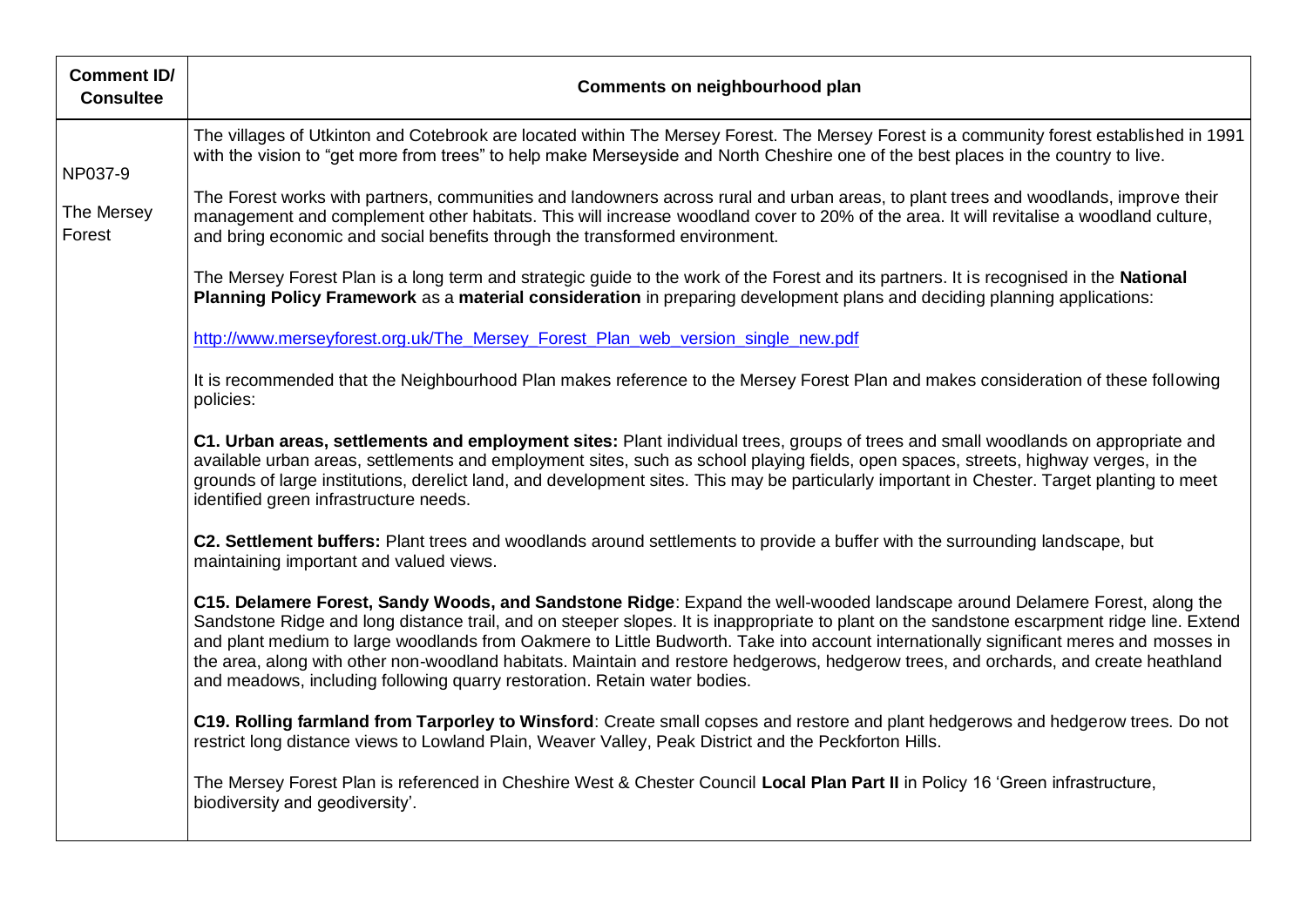| <b>Comment ID/</b><br><b>Consultee</b> | Comments on neighbourhood plan                                                                                                                                                                                                                                                                                                                                                                                                                                                                                                                                                                       |
|----------------------------------------|------------------------------------------------------------------------------------------------------------------------------------------------------------------------------------------------------------------------------------------------------------------------------------------------------------------------------------------------------------------------------------------------------------------------------------------------------------------------------------------------------------------------------------------------------------------------------------------------------|
|                                        | <b>Policy 7 Landscape</b>                                                                                                                                                                                                                                                                                                                                                                                                                                                                                                                                                                            |
|                                        | The retention of trees, hedgerows and other natural features should always be the preferred option and where loss has been unavoidable<br>the replacement provision must be of an equivalent or a greater amount to that which is lost.                                                                                                                                                                                                                                                                                                                                                              |
|                                        | The Mersey Forest Plan is referenced in Cheshire West & Chester Council Local Plan Part II in Policy 16 'Green infrastructure, biodiversity<br>and geodiversity'. Please see the chapter in the Mersey Forest Plan On Tree Planting &<br>Design: https://www.merseyforest.org.uk/The_Mersey_Forest_Plan_web_version_single_new.pdf#page=24                                                                                                                                                                                                                                                           |
|                                        | The Mersey Forest Team can assist with advising on tree planting scheme designs and delivery.                                                                                                                                                                                                                                                                                                                                                                                                                                                                                                        |
|                                        | <b>Climate Change</b>                                                                                                                                                                                                                                                                                                                                                                                                                                                                                                                                                                                |
|                                        | The effects of climate change on any level has not been addressed within the plan.                                                                                                                                                                                                                                                                                                                                                                                                                                                                                                                   |
|                                        | Trees and woodlands provide a range of services that help mitigate and, in particular, help us adapt to projected climate change, such as<br>providing urban cooling, carbon storage, flood alleviation and water management, helping wildlife adapt, low carbon fuels and products,<br>sustainable travel routes, and outdoor recreation opportunities. Part One of the Local Plan policies ENV4 and ENV3 set out the Council's<br>approach to protecting and enhancing biodiversity, geodiversity and green infrastructure.                                                                        |
|                                        | Since May 2019 Cheshire West & Chester Council has declared a climate emergency. The borough has set an ambitious target to be<br>carbon neutral by 2045, with tree planting increasingly being promoted as a mechanism for dealing with the expected increases in<br>temperature likely to occur in the future through climate change. The opportunities for large scale tree planting in the appropriate manner<br>(as detailed above in the Mersey Forest Plan) should be included.                                                                                                               |
|                                        | Trees can significantly contribute to improving and ameliorating the worst impacts of climate change. For example, trees and woodlands<br>can help to reduce flood risk and are increasingly being used as part of integrated catchment scale flood risk reduction strategies. Trees<br>and woodlands play a role in helping to manage water flow, particularly on flood plains, by slowing down the movement of water to water<br>courses and increasing the percolation of water into the ground, which then either slows down water movement or, whilst below field<br>capacity, store the water. |
|                                        | The Mersey Forest Team can provide support and advice to landowners wishing to create and manage woodlands.                                                                                                                                                                                                                                                                                                                                                                                                                                                                                          |
| NP037-10                               | Thank you for consulting Historic England on the submission draft of Utkinton & Cotebrook's Neighbourhood Plan.                                                                                                                                                                                                                                                                                                                                                                                                                                                                                      |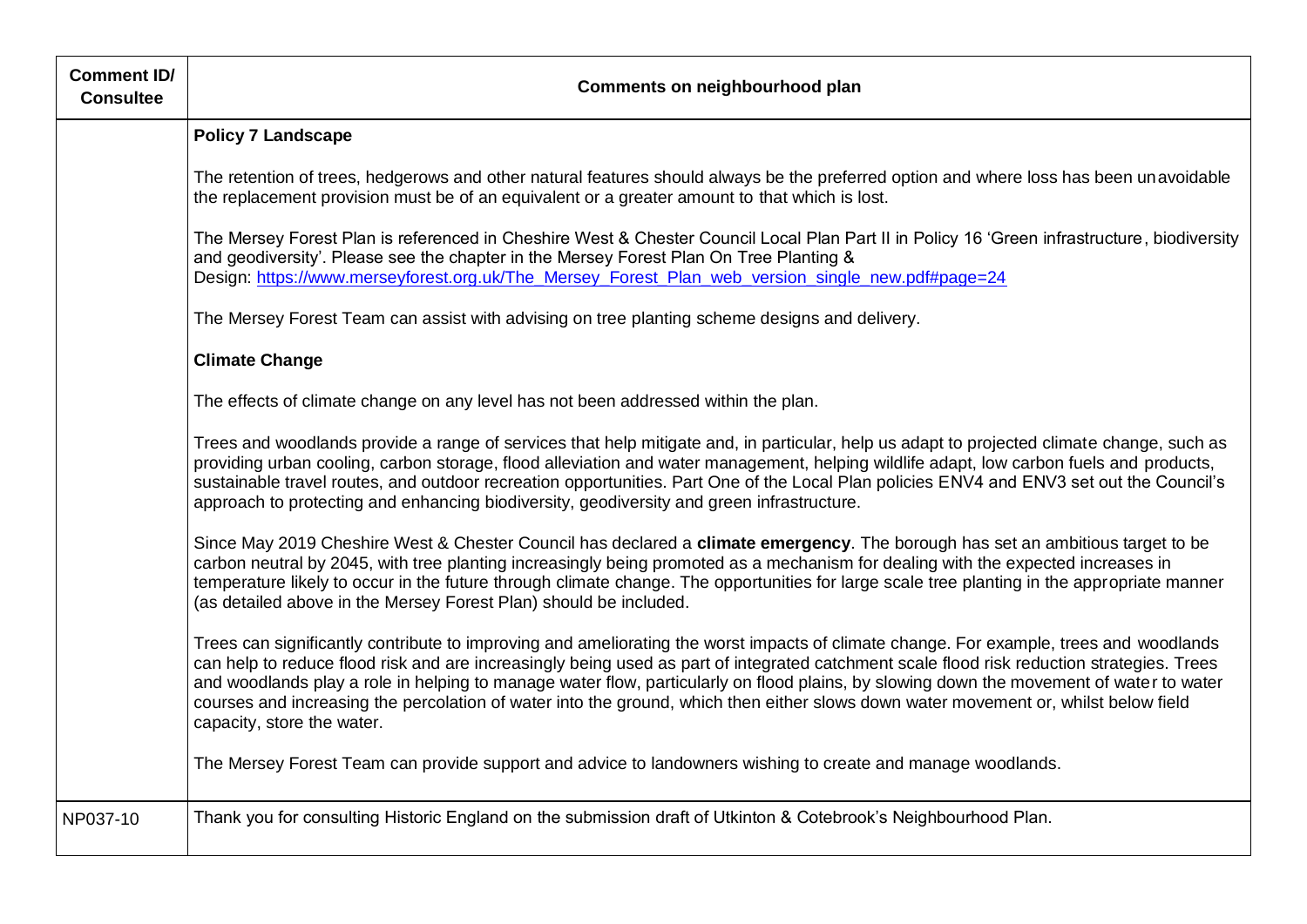| <b>Comment ID/</b><br><b>Consultee</b>         | Comments on neighbourhood plan                                                                                                                                                                                                                                                                                                              |
|------------------------------------------------|---------------------------------------------------------------------------------------------------------------------------------------------------------------------------------------------------------------------------------------------------------------------------------------------------------------------------------------------|
| <b>Historic</b><br>England                     | Having reviewed the submission we do not wish to comment and consider that the planning and conservation staff at Cheshire West &<br>Chester Council are best placed to assist. If you have not already done so, we recommend that you also liaise with the staff who host the<br>Cheshire Historic Environment Record (HER, formerly SMR). |
|                                                | Further information and guidance on how heritage can best be incorporated into Neighbourhood Plans has been produced by Historic<br>England and is available on our website at: www.historicengland.org.uk/advice/planning/improve-your-neighbourhood/                                                                                      |
|                                                | Thank you once again for the opportunity to comment.                                                                                                                                                                                                                                                                                        |
| NP037-11                                       |                                                                                                                                                                                                                                                                                                                                             |
| <b>Cheshire West</b><br>and Chester<br>Council | Please see attached response.                                                                                                                                                                                                                                                                                                               |
|                                                | I would firstly like to thank you for the opportunity to comment on Utkinton and Cotebrook Neighbourhood Development Plan.                                                                                                                                                                                                                  |
| NP037-12<br>Homes<br>England                   | Homes England is the government's housing accelerator. We have the appetite, influence, expertise and resources to drive positive market<br>change. By releasing more land to developers who want to make a difference, we're making possible the new homes England needs,<br>helping to improve neighbourhoods and grow communities.       |
|                                                | Homes England does not wish to make any representations on the Utkinton and Cotebrook Neighbourhood Development Plan<br>consultation. We will however continue to engage with you as appropriate.                                                                                                                                           |
| NP037-13                                       | Please see attached response.                                                                                                                                                                                                                                                                                                               |
| <b>RPS</b>                                     |                                                                                                                                                                                                                                                                                                                                             |
| NP037-14<br>Canal & River<br><b>Trust</b>      | Thank you for your consultation on the Utkinton and Cotebrook Neighbourhood Plan. The Canal & River Trust do not own or manage any<br>waterways within the area covered by the Plan, as such we have no comments to make.                                                                                                                   |
| NP037-15                                       | Willington Parish Council have no comments on the above plan.                                                                                                                                                                                                                                                                               |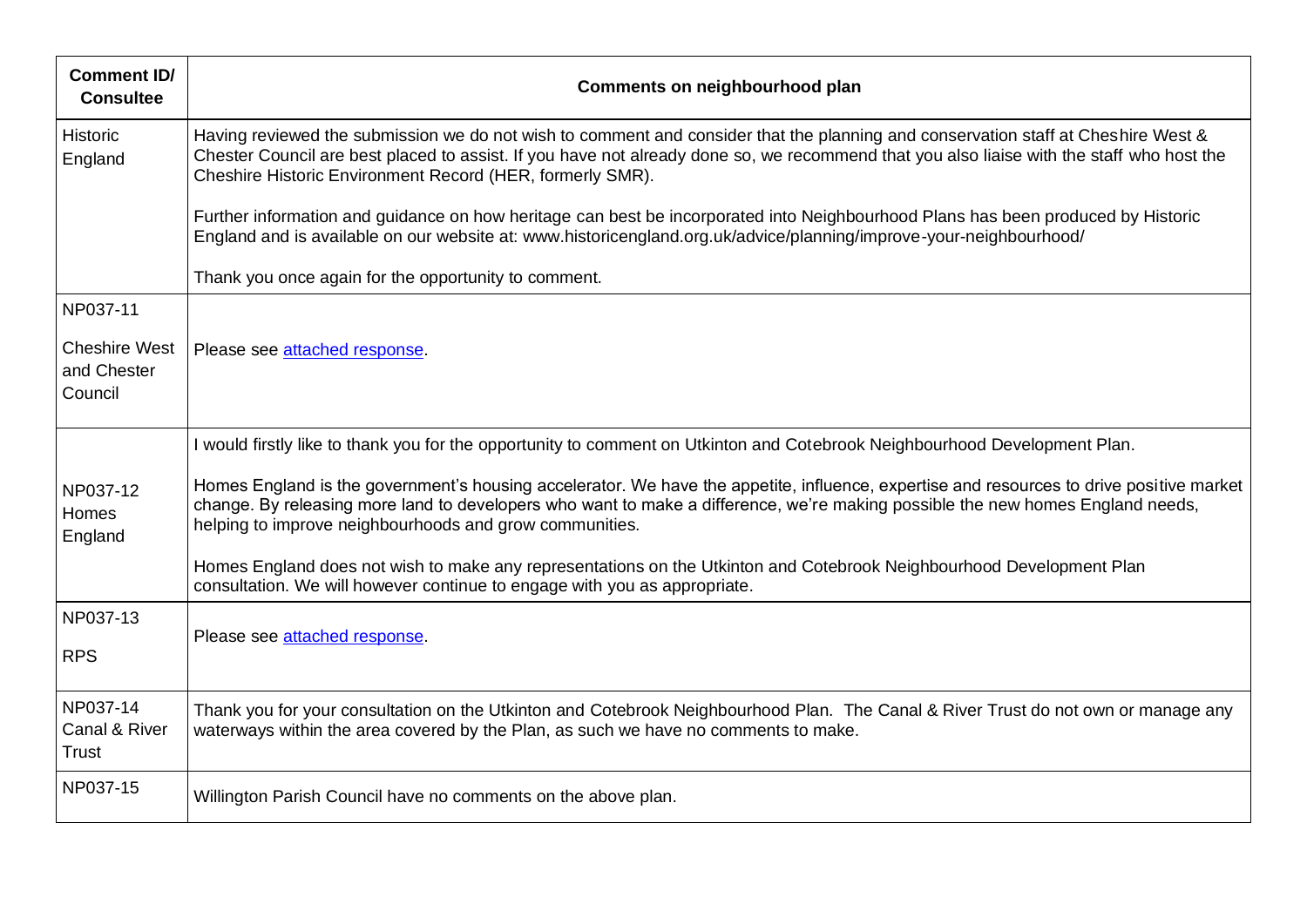| <b>Comment ID/</b><br><b>Consultee</b> | Comments on neighbourhood plan                                                                                                                                                                                                                                                                      |
|----------------------------------------|-----------------------------------------------------------------------------------------------------------------------------------------------------------------------------------------------------------------------------------------------------------------------------------------------------|
| Willington<br>Parish Council           |                                                                                                                                                                                                                                                                                                     |
|                                        | I write with reference to the following Neighbourhood Plan consultation that has come to our attention. We understand that we have missed<br>the deadline for comments, however I hope that you can still take them into consideration.                                                             |
|                                        | Utkinton and Cotebrook Neighbourhood Plan - Publicity stage                                                                                                                                                                                                                                         |
| NP037-16<br><b>United Utilities</b>    | It is important that we highlight that as the water and sewerage company for Cheshire West and Chester Council, we have statutory<br>obligations which include:                                                                                                                                     |
|                                        | The right to connect domestic wastewater flows to the public sewer. This includes foul and surface water; and<br>$\bullet$<br>A domestic supply duty in respect of public water supply.                                                                                                             |
|                                        | United Utilities seeks to work with Utkinton and Cotebrook Parish Council and Cheshire West and Chester Council to ensure all surface<br>water from new development is drained in the most sustainable manner, in line with the surface water hierarchy (see specific comments for<br>more detail). |
|                                        | We wish to highlight our <i>free pre-application service</i> for applicants to discuss and agree drainage strategies and water supply<br>requirements. We cannot stress highly enough the importance of contacting us as early as possible. Enquiries are encouraged by<br>contacting:              |
|                                        | Developer Services - Wastewater                                                                                                                                                                                                                                                                     |
|                                        | Tel: 03456 723 723                                                                                                                                                                                                                                                                                  |
|                                        | Email: WastewaterDeveloperServices@uuplc.co.uk                                                                                                                                                                                                                                                      |
|                                        | Website: http://www.unitedutilities.com/builder-developer-planning.aspx                                                                                                                                                                                                                             |
|                                        | Developer Services - Water                                                                                                                                                                                                                                                                          |
|                                        | Tel: 0345 072 6067                                                                                                                                                                                                                                                                                  |
|                                        | Email: DeveloperServicesWater@uuplc.co.uk                                                                                                                                                                                                                                                           |